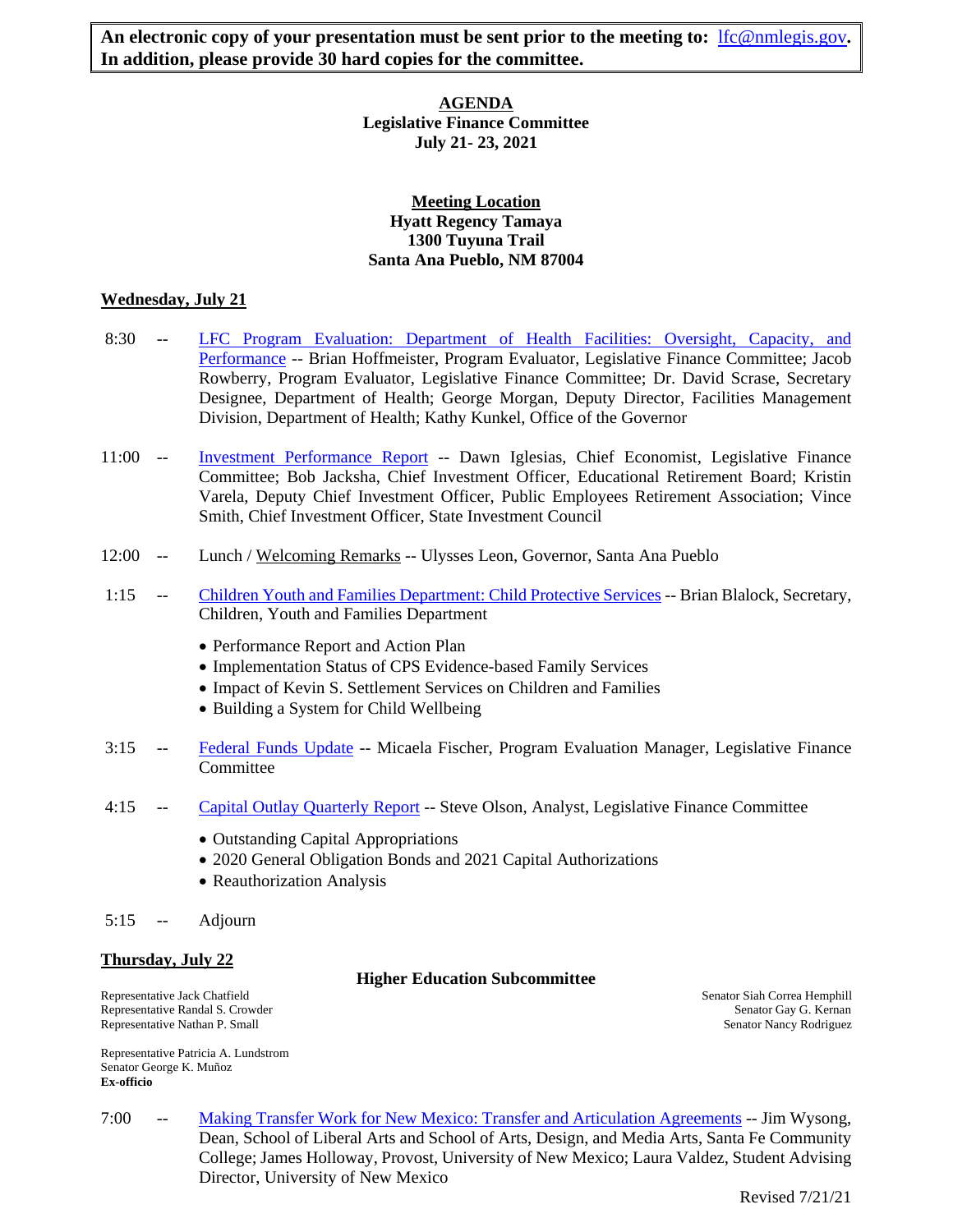# **LFC AGENDA, July 21 - 23, 2021 Page 2**

# **Thursday, July 22 (continued)**

- 8:45 -- [Proposed Workplan for the LFC Higher Education Subcommittee](https://www.nmlegis.gov/Committee/Handouts?CommitteeCode=ALFC&Date=7/21/2021&ItemNumber=7) -- LFC Staff
	- Comments from the Higher Education Department -- Stephanie Rodriguez, Secretary, Higher Education Department

### **Full Committee Meeting Resumes**

- 9:00 -- [Tax Policy Matters for Economic Prosperity](https://www.nmlegis.gov/Committee/Handouts?CommitteeCode=ALFC&Date=7/21/2021&ItemNumber=8) -- Richard Anklam, President and Executive Director, New Mexico Tax Research Institute; Jared Walczak, Vice President of State Projects, Tax Foundation; Richard Cram, Director of the National Nexus Program, Multistate Tax Commission; Randall Bauer, Director, PFM Group Consulting
	- Good Tax Policy for Efficiency, Fairness, and Economic Growth
	- How Taxes Can Affect Business Competitiveness
	- Strengths and Weaknesses of New Mexico's Tax System
	- Presentation of PFM Report, "*State of NM Tax Structure: Key Issues and Alternatives*"
- 11:00 -- [LFC Progress Report: Tax Gap, Audit and Compliance, and Fraud](https://www.nmlegis.gov/Committee/Handouts?CommitteeCode=ALFC&Date=7/21/2021&ItemNumber=9) -- Micaela Fischer, Program Evaluation Manager, Legislative Finance Committee; Aysha Mora, Audit and Compliance Division Director, Taxation and Revenue Department
- 12:00 -- Lunch
- 1:00 -- [New Mexico Corrections Department](https://www.nmlegis.gov/Committee/Handouts?CommitteeCode=ALFC&Date=7/21/2021&ItemNumber=10) -- Alisha Tafoya Lucero, Secretary, New Mexico Corrections Department
	- FY21 and FY22 Budget Projections
	- Census by Facility
	- Classification Reform
	- Santa Rosa and Springer Facilities
- 3:00 -- [Carbon Sequestration at Power](https://www.nmlegis.gov/Committee/Handouts?CommitteeCode=ALFC&Date=7/21/2021&ItemNumber=11) Plants in New Mexico -- Duane Highley, Chief Executive Officer, Tri-State Generation and Transmission; Wiley Rhodes, Chief Executive Officer, Newpoint Gas, and Cofounder, Escalante H<sub>2</sub> Power; Peter Mandelstam, Chief Operating Officer, Enchant; Mike Eisenfeld, Energy and Climate Program Manager, San Juan Citizens Alliance
- 5:15 -- Adjourn

# **Friday, July 23**

- 8:00 -- Addressing *Martinez-Yazzie* [Findings Related to Native American Student Outcomes](https://www.nmlegis.gov/Committee/Handouts?CommitteeCode=ALFC&Date=7/21/2021&ItemNumber=12) -- Ryan Stewart, Secretary, Public Education Department; Daniel Benavidez, Superintendent, Central Consolidated School District; Regis Pecos, Co-Director, Leadership Institute, Santa Fe Indian School; Sunny Liu, Analyst, Legislative Finance Committee
	- Review of 2020 and 2021 Legislative Appropriations
	- Tribal Remedy Framework
	- Federal Resources and Outstanding Needs
- 10:15 -- Miscellaneous Committee Business

#### **Action Items**

- 1) [Approval of LFC June Meeting Minutes](https://www.nmlegis.gov/Committee/Handouts?CommitteeCode=ALFC&Date=7/21/2021&ItemNumber=13)
- 2) Approval of LFC Higher Education Subcommittee June Report